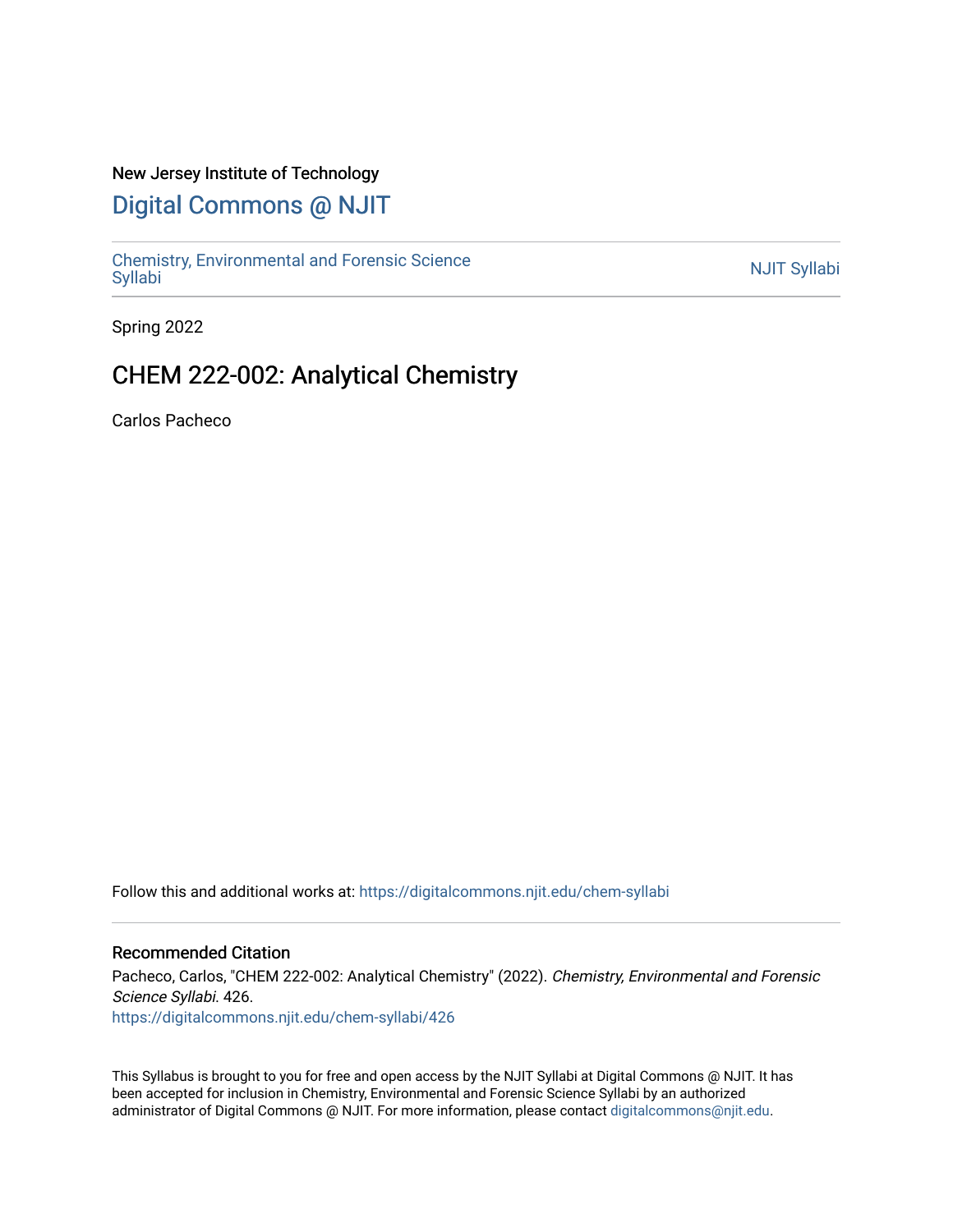

## THE COLLEGE OF SCIENCE **AND LIBERAL ARTS**

## THE DEPARTMENT OF CHEMISTRY AND ENVIRONMENTAL SCIENCE

**Chemistry:** *Course CHEM 222-002 Spring 2022 Syllabus*

**NJIT [Academic](https://www.njit.edu/policies/sites/policies/files/academic-integrity-code.pdf) Integrity Code**: the shift to remote and converged teaching due to the COVID-19 pandemic has

required that both instructors and students make changes to their typical working protocols for courses. Students are asked to practice extra care and attention concerning academic honesty, understanding that all cases of plagiarism, cheating, multiple submission, and unauthorized collaboration are subject to penalty. Students must properly cite and attribute all sources used for papers and assignments. Students may not collaborate on exams or assignments directly or through virtual consultation unless the Instructor gives specific permission.

Posting an exam, assignment, or answers to them on an online forum (before, during, or after the due date), in addition to consulting posted materials, constitutes a violation of the university's Honesty policy. Likewise, unauthorized use of live assistance websites, including seeking "expert" help for specific questions during an exam, can be construed as violating the honesty policy. All students should be familiar with the NJIT Academic Integrity Code. All Students should be aware that the Department of Chemistry & Environmental Science (CES) takes the NJIT Academic Integrity Code very seriously and enforces it strictly. It means that there must not be any forms of plagiarism, *i.e.*, copying of homework, class projects, lab assignments, or any form of cheating in quizzes and exams. Under the University Code on Academic Integrity, students are obligated to report any such activities to the Instructor.

#### **COURSE INFORMATION**

**Course Description T**his course is designed to introduce students to the fundamentals of Analytical Chemistry, a sub-discipline of chemistry. Analytical Chemistry deals with identifying and assaying materials and their components. Quantitative Analysis deals with the latter of these processes, *i.e.*, how much of a specific substance is in the material to be analyzed. CHEM 222 introduces the theory and applications of quantitative chemical analysis developed from various phenomena such as the law of mass action, the Nernst equation, conservation of mass, and charge, to mention just a few. Topics to be covered include data analysis, chemical equilibria, acid-base chemistry, titrimetric methods, electrochemistry, spectroscopy, and mass spectrometry and separation techniques. Classical techniques will be complemented with discussions on databases and statistical methods.

**Number of Credits**: 3

**Prerequisites**: 2

#### **Course-Section and Instructor**

| <b>Course-Section</b> | <b>Instructor</b>                                     | Email/Office                                                              | <b>Office Hours</b>         |
|-----------------------|-------------------------------------------------------|---------------------------------------------------------------------------|-----------------------------|
| CHEM 222-002          | Carlos Pacheco, Ph.D.                                 | carlos.n.pacheco@njit.edu<br>Office: B006; Lab: B008 -- NMR<br>laboratory | Wednesdays, 12 PM -<br>1PM* |
|                       | *Virtual: https://njit.webex.com/meet/pacheconjit.edu |                                                                           |                             |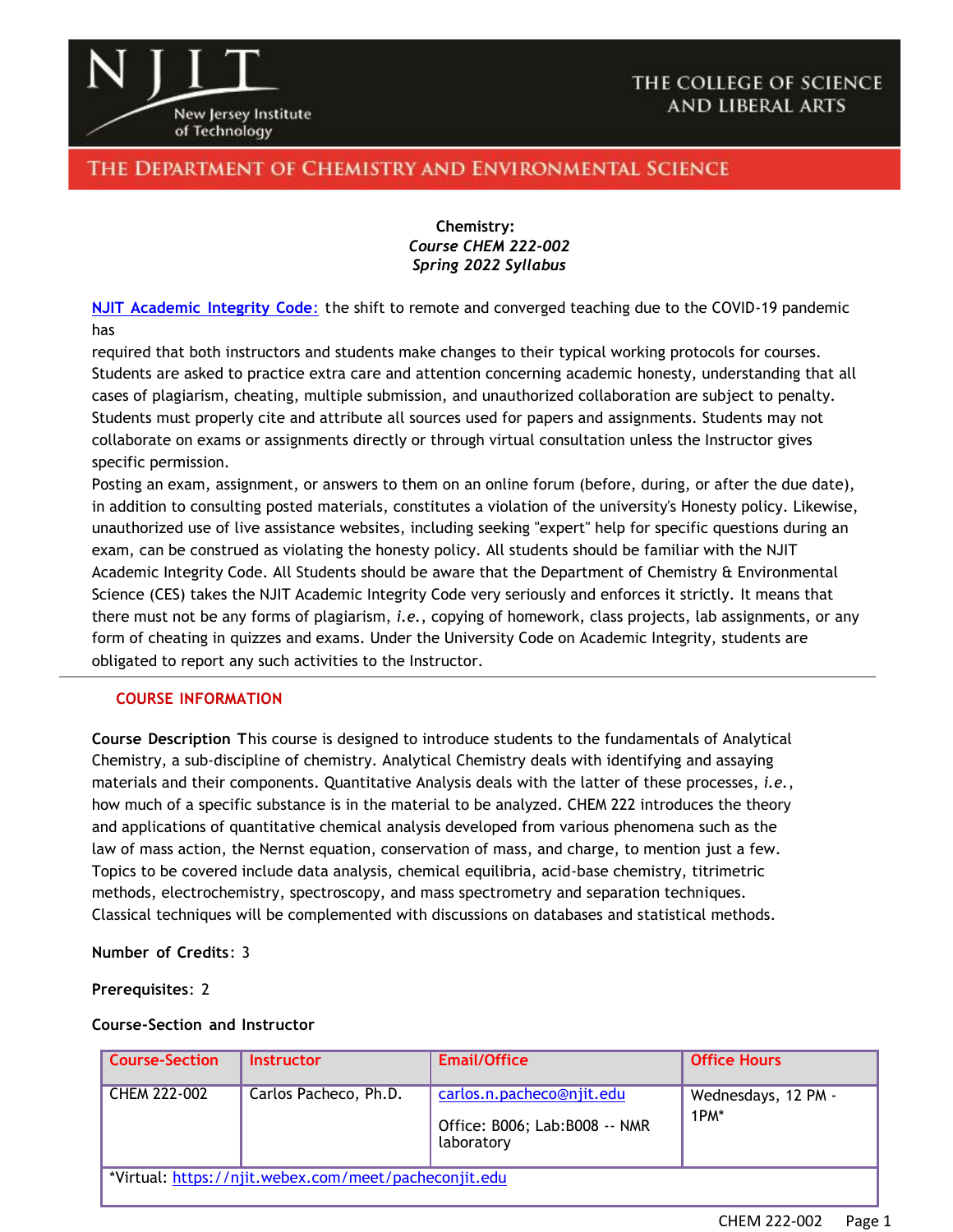**Class time:** Mon & Th 10-11:20am

**Email**: All Emails should be prepended by **CHEM 222** in the subject line to be filtered appropriately.

**University-wide Withdrawal Date:** The last day to withdraw with a W is Monday, April 4, 2022. It will be strictly enforced.

#### **Required Textbook/e-textbook**:

| <b>Title</b>   | Quantitative Chemical Analysis |  |
|----------------|--------------------------------|--|
|                | (Achieve 1-Term Access Card)   |  |
| Author         | DC Harris & CA Lucy            |  |
| <b>Edition</b> | 10 <sup>th</sup>               |  |
| Publisher      | MPS (Macmillan Publishers)     |  |
| ISBN#          | 9781319384807                  |  |

#### **Learning Outcomes:**

- 1. Develop a sound physical understanding of the principles of analytical chemistry
- 2. Show how these principles are applied through exercises and problem-solving assignments
- 3. Develop an understanding of the limitations and uncertainties of results using statistics and spreadsheets exercises.

#### **POLICIES**

**All CES students must familiarize themselves with and adhere to all** official university-wide student policies. CES takes these policies very seriously and enforces them strictly.

**Grading Policy**: The final grade in this course will be determined as follows:

| Homework, Quizzes, Clicker         | 15% |
|------------------------------------|-----|
| Midterm Exam I                     | 20% |
| Midterm Exam II                    | 20% |
| <b>Final Exam</b>                  | 25% |
| Literature Research/Group Learning | 20% |

Your final letter grade in this course will be based on the following tentative curve:

| A    | 90-100  |   | 70-75.5   |
|------|---------|---|-----------|
| B+   | 86-89.5 | D | $60-69.5$ |
| B    | 80-85.5 |   | <60       |
| $C+$ | 76-79.5 |   |           |

**Attendance Policy**: Attendance at classes will be recorded and is **mandatory**. Each class is a learning experience that cannot be replicated through merely "getting the notes."

**Homework Policy**: Homework is an expectation of the course. The Instructor's homework problems are to be handed in for grading and used to determine the final letter grade as described above.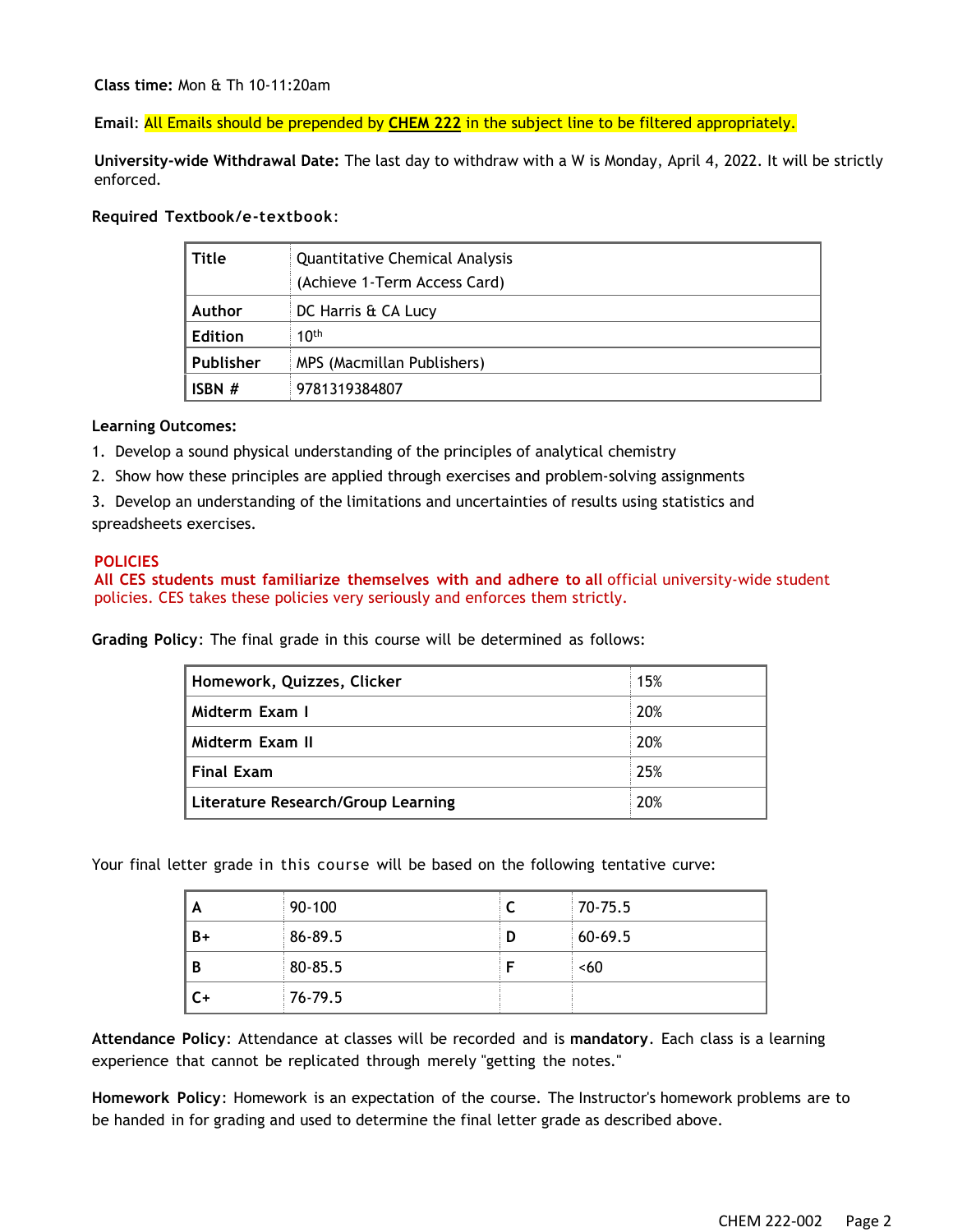**Exams**: Two midterm exams will be held in class and one comprehensive final exam. The following exam periods are tentative and, therefore, possibly subject to change:

| Midterm Exam I    | March 3        |
|-------------------|----------------|
| Midterm Exam II   | April 11       |
| Final Exam Period | May 6 - May 12 |

The final exam will test your knowledge of all the course material taught in the entire course.

**Makeup Exam Policy**: There will typically be **NO MAKEUP QUIZZES OR EXAMS** during the semester. Suppose a student has a legitimate reason for missing a quiz or exam. In that case, the student should contact the Dean of Students office and present written verifiable proof of the reason for missing the exam, e.g., a doctor's note, police report, court notice, etc., clearly stating the date AND time of the mitigating problem. The student must also notify the CES Department Office/Instructor that the exam will be missed so that appropriate steps can be taken to make up the grade.

**Cellular Phones**: All cellular phones and other electronic devices must be switched off during all class times. Such devices must be stowed in bags during exams or quizzes.

#### **ADDITIONAL RESOURCES**

**Chemistry Tutoring Center**: Located in the Central King Building, Lower Level, Rm. G12. Hours of operation are Monday - Friday 10:00 am - 6:00 pm. For further information, please click [here.](http://chemistry.njit.edu/students/)

**Accommodation of Disabilities**: **O**ffice of **A**ccessibility **R**esources and **S**ervices (*formerly known as Disability Support Services*) offers long-term and temporary accommodations for undergraduate, graduate, and visiting students at NJIT.

If you need accommodations due to a disability, don't hesitate to contact Chantonette Lyles, Associate Director at the Office of Accessibility Resources and Services, at 973-596-5417 or via email at [lyles@njit.edu.](mailto:lyles@njit.edu) The office is located in Fenster Hall, Room 260. A Letter of Accommodation Eligibility from the Office of Accessibility Resources Services office authorizing your accommodations will be required.

For further information regarding self-identification, the submission of medical documentation, and additional support services provided, please visit the Accessibility Resources and Services (OARS) website at: <https://www.njit.edu/studentsuccess/node/5>

**Important Dates** See: Spring 2022 Academic Calendar, Registrar - <https://www5.njit.edu/registrar/calendars/>